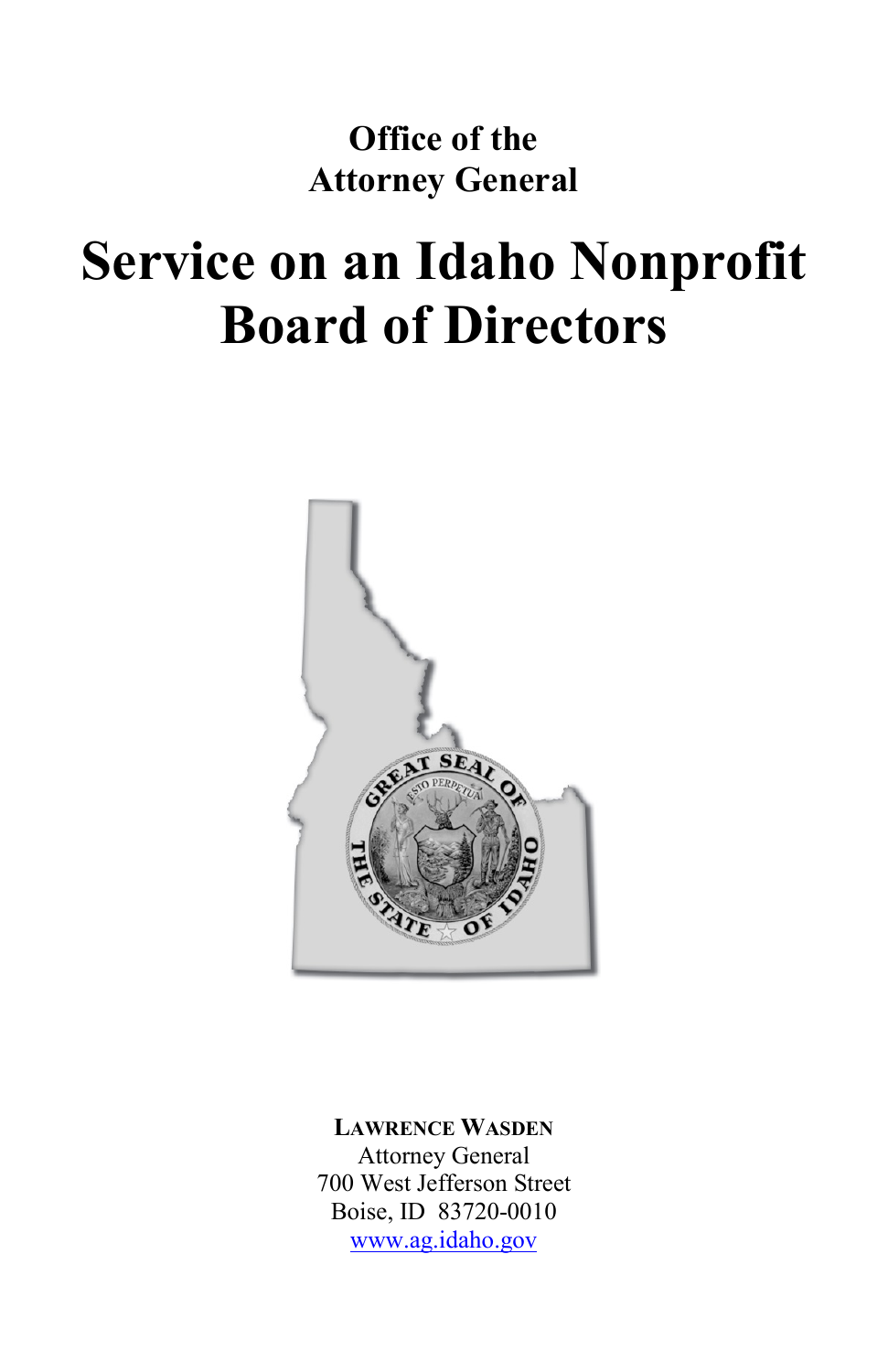

# **State of Idaho Office of Attorney General Lawrence Wasden**

Idaho is a great place to live and charitable organizations make a significant contribution to Idaho's quality of life. Idahoans benefit greatly from the services and goods these organizations provide. Many charities are led by volunteers who give their time and talent to help organizations accomplish their charitable missions.

Charitable corporations and organizations vary in size, mission, and structure, but there are several principles and rules applicable to the people who serve on their boards of directors. This manual is provided to assist board members in fulfilling their duties. In short, board members need to understand the three "R's" of serving as a director: the Role they fulfill, the Rights they have, and the Responsibilities placed upon them.

This manual is not a substitute for the advice of a qualified attorney. The Attorney General encourages boards to consult with professional advisors, including attorneys and accountants, to help their organizations comply with the law. Attorneys within the Attorney General's Office cannot give legal advice to private persons or entities. Additionally, the Attorney General does not enforce the Idaho Nonprofit Corporation Act, the primary law that governs the internal organization and operations of nonprofits.

On behalf of all Idahoans, I thank the board members of Idaho's charities for their service. It is needed and respected. I hope this manual helps board members fulfill their duties.

I would also like to thank the Idaho Nonprofit Center for assisting my office in the preparation of this manual.

Sincerely,

LAWRENCE G. WASDEN Attorney General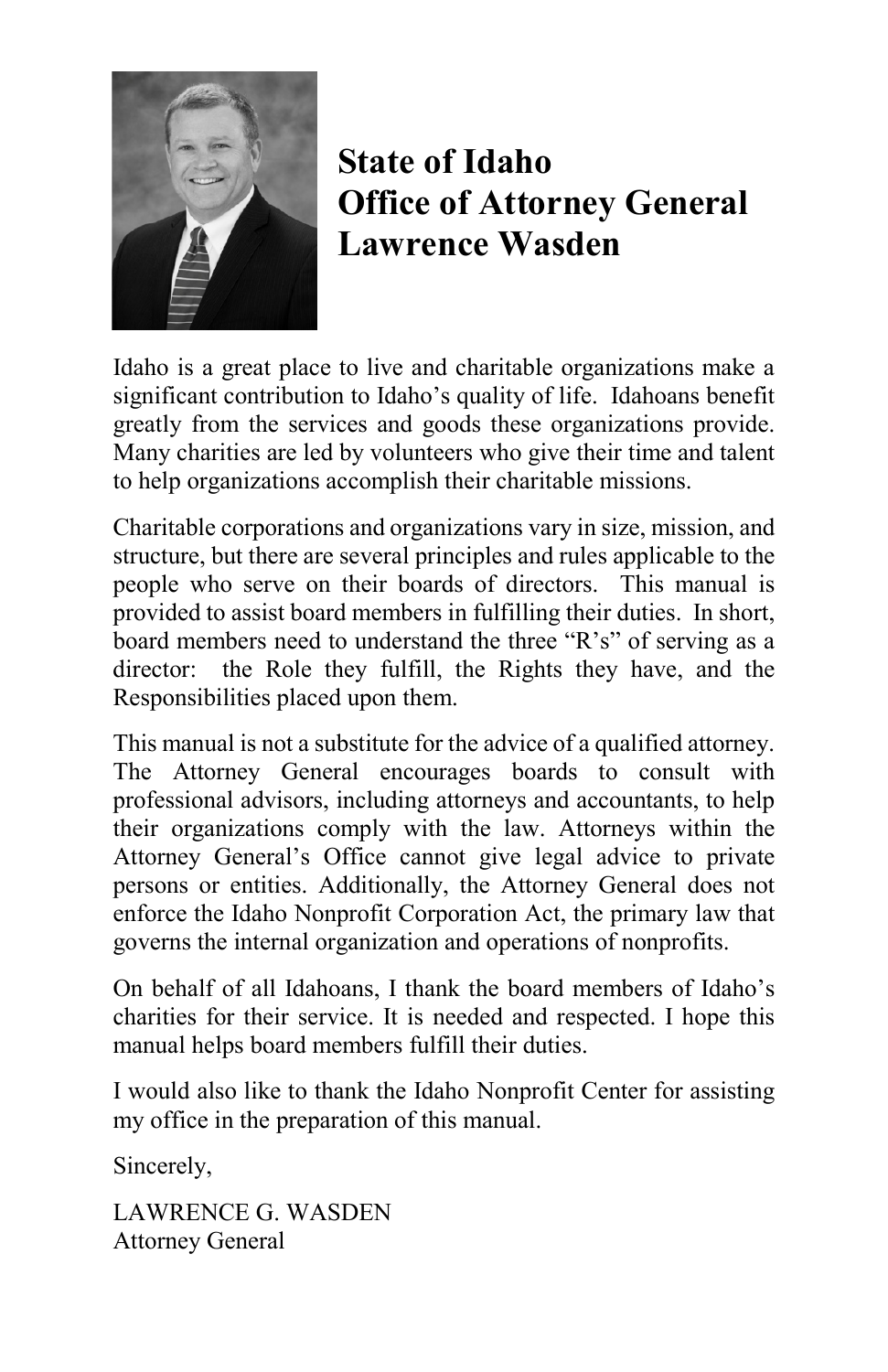# **Table of Contents**

| <b>SERVICE ON A CHARITABLE ORGANIZATION1</b>   |  |
|------------------------------------------------|--|
| UNDERSTANDING A BOARD MEMBER'S ROLE 1          |  |
| <b>UNDERSTANDING A BOARD MEMBER'S RIGHTS.3</b> |  |
| <b>UNDERSTANDING A BOARD MEMBER'S</b>          |  |
|                                                |  |
|                                                |  |
|                                                |  |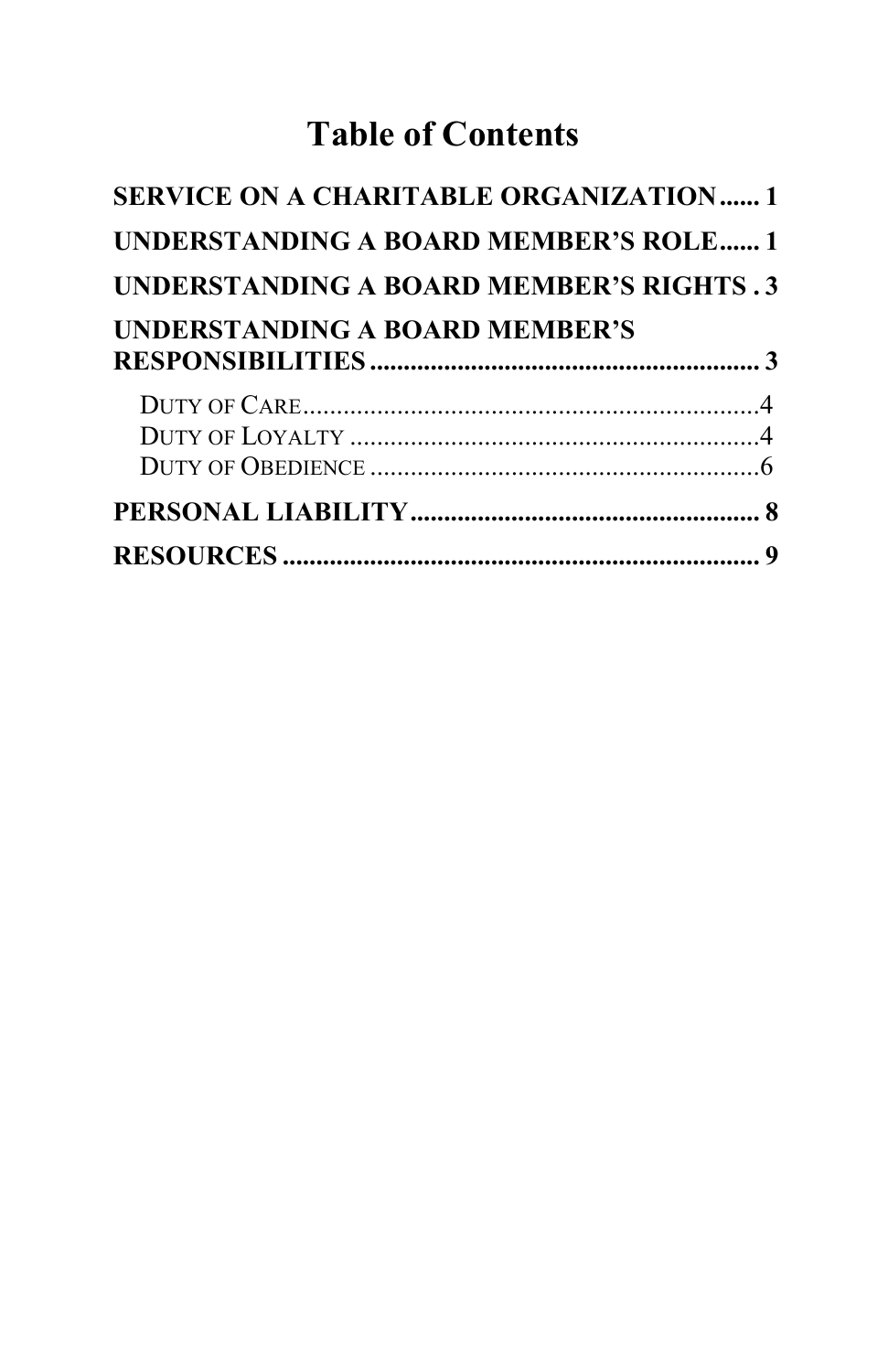## **SERVICE ON A CHARITABLE ORGANIZATION**

This manual is intended to assist persons serving on a board of directors of an Idaho charitable corporation. The Idaho Nonprofit Corporation Act states that unless a nonprofit corporation's articles of incorporation place management of the corporation in its members or in a third person, the affairs of the nonprofit shall be managed by a board of directors. While it is true that not every charitable organization is a nonprofit corporation, it is common for organizations to be governed by a board of directors.

#### **UNDERSTANDING A BOARD MEMBER'S ROLE**

People serve on a charitable organization's board of directors for various reasons. Some may be skilled fundraisers. Others may have social standing. Still others may have special knowledge and expertise. Regardless of the reason for serving, each board member needs to understand that fundamentally his or her role is akin to one of a fiduciary.

In the law, a fiduciary is someone who holds a position of trust and from whom scrupulous good faith and candor is expected. This is certainly true for a board member, who is charged to act for the benefit of a charity and to manage the charitable assets for the use and benefit of the community.

This fiduciary role of the charity cannot be over-emphasized. Each board member is ultimately responsible for the charitable organization's mission, its charitable trust assets, and its place in the community.

Successful fulfillment of this role requires a clear understanding of the charitable organization and its purposes, assets, and mission. Board members must participate actively in the charity's governing and supporting activities. Those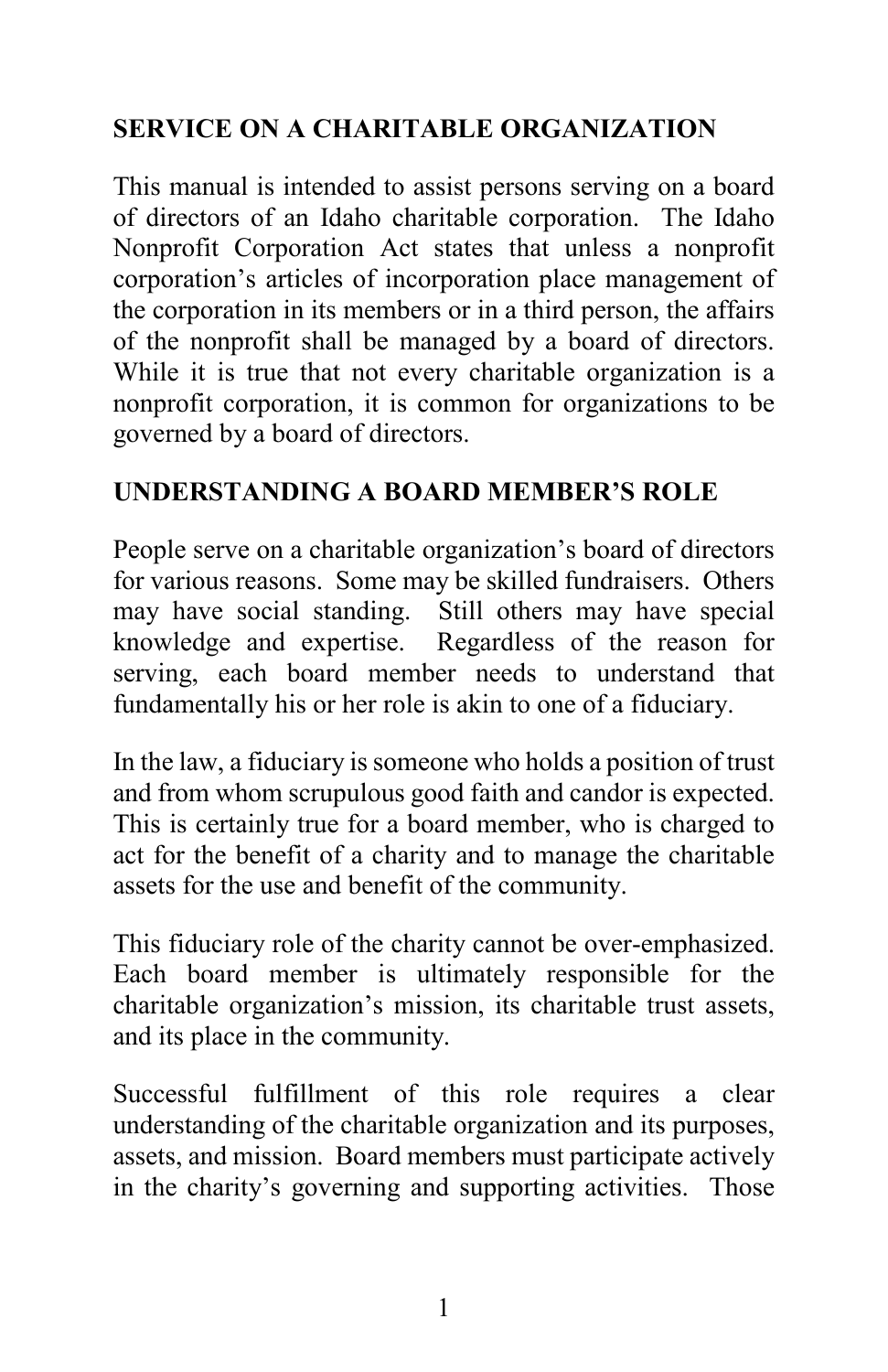who do not have the time to participate regularly should not serve on a board.

Perhaps the most important responsibility of a board member is ensuring that the organization is operated for its stated charitable purposes. It cannot be operated for any other purposes. A board member must ensure that the organization's assets are held "in trust" to be applied to its charitable mission. Allowing the charitable organization to be diverted from its mission or allowing its charitable trust assets to be used for purposes outside its stated mission violates that trust and is impermissible.

Keeping a charitable organization's resources and efforts focused on its mission requires the board member to understand the organization's programs, people, and available resources. As a starting point, every board member should be familiar with the charitable organization's articles of incorporation and bylaws.

The articles of incorporation include the general charitable purposes for which the organization was created. The bylaws are the rules by which the board agrees to govern itself.

If the charitable organization has received tax exempt status from the IRS, the board member should also be familiar with the information that the charitable organization submitted on its application to the IRS that qualified the charity for tax exemption. For a charitable organization that has been granted "501 $(c)(3)$ " status by the IRS, the application is on an IRS form called Form 1023. This form must be made available to the public. A charitable organization's tax exempt status is something of great value, and board members should be aware of what went into obtaining the exemption and what is necessary to maintain the status.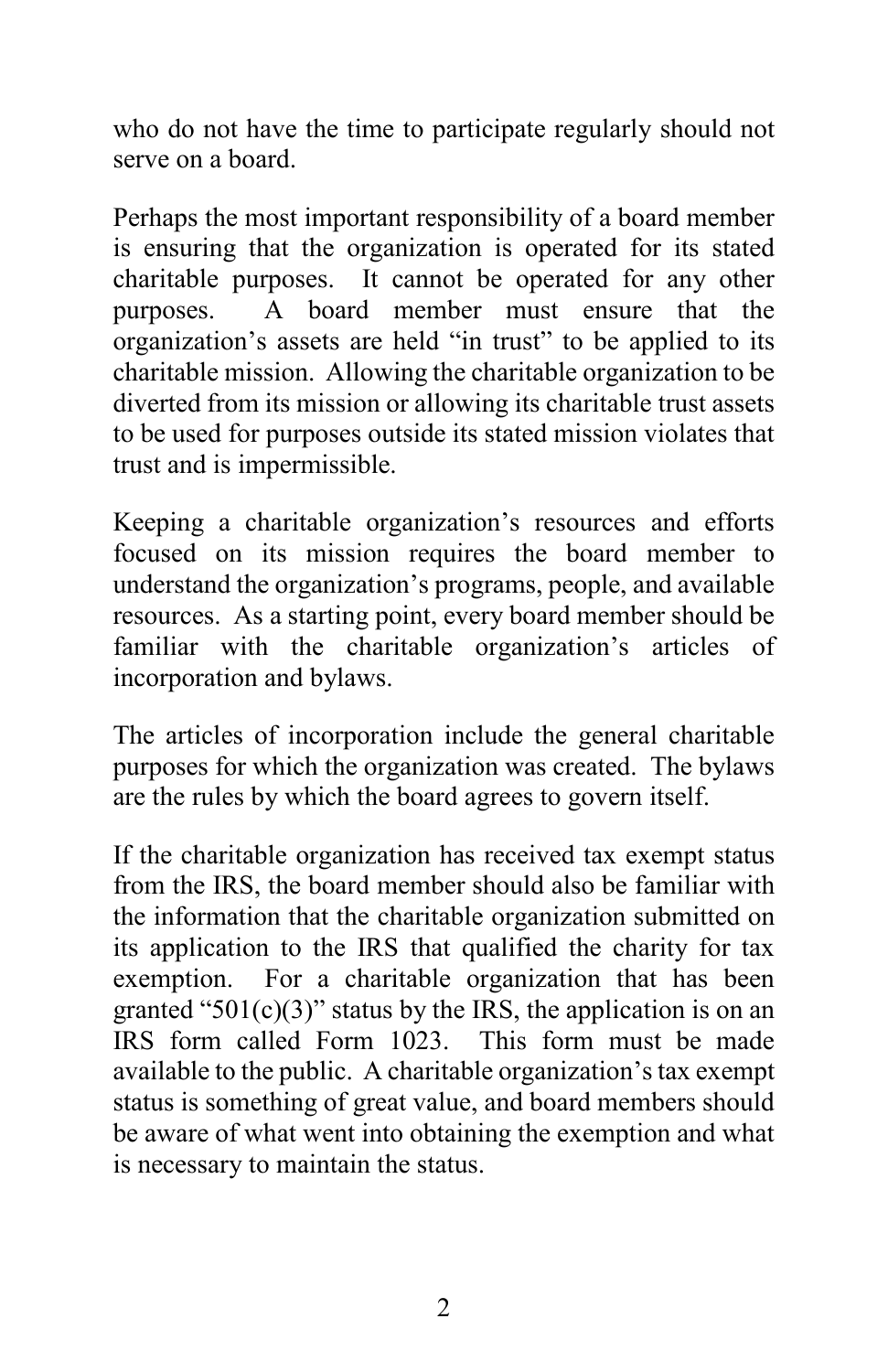## **UNDERSTANDING A BOARD MEMBER'S RIGHTS**

The board member must make informed decisions about important matters involving the organization's assets and operations in order to carry out his or her legal responsibilities and to serve properly as a fiduciary of the charitable organization. In making these decisions, a board member should understand that the law permits him or her to reasonably rely on information he or she receives from the charitable organization's staff, its lawyer, its accountant, its outside advisors, and its board committees.

A board member also has various rights to obtain information that relates to the charitable organization and its activities. For example, the board member has the right of reasonable access to:

- the organization's management (most likely the executive director or chief executive officer);
- internal information of the organization;
- the organization's principal advisors, such as its auditors and lawyers; and
- financial statements and records of the charity, including minutes of board meetings.

The board has the right, if necessary, to engage the services of outside advisors, at the charity's expense, to assist it with a particular matter. In short, board members have the right of access to and the obtaining of relevant information about the charity.

## **UNDERSTANDING A BOARD MEMBER'S RESPONSIBILITIES**

A member of a charitable organization's board of directors has three basic responsibilities or duties. Each is a duty of trust.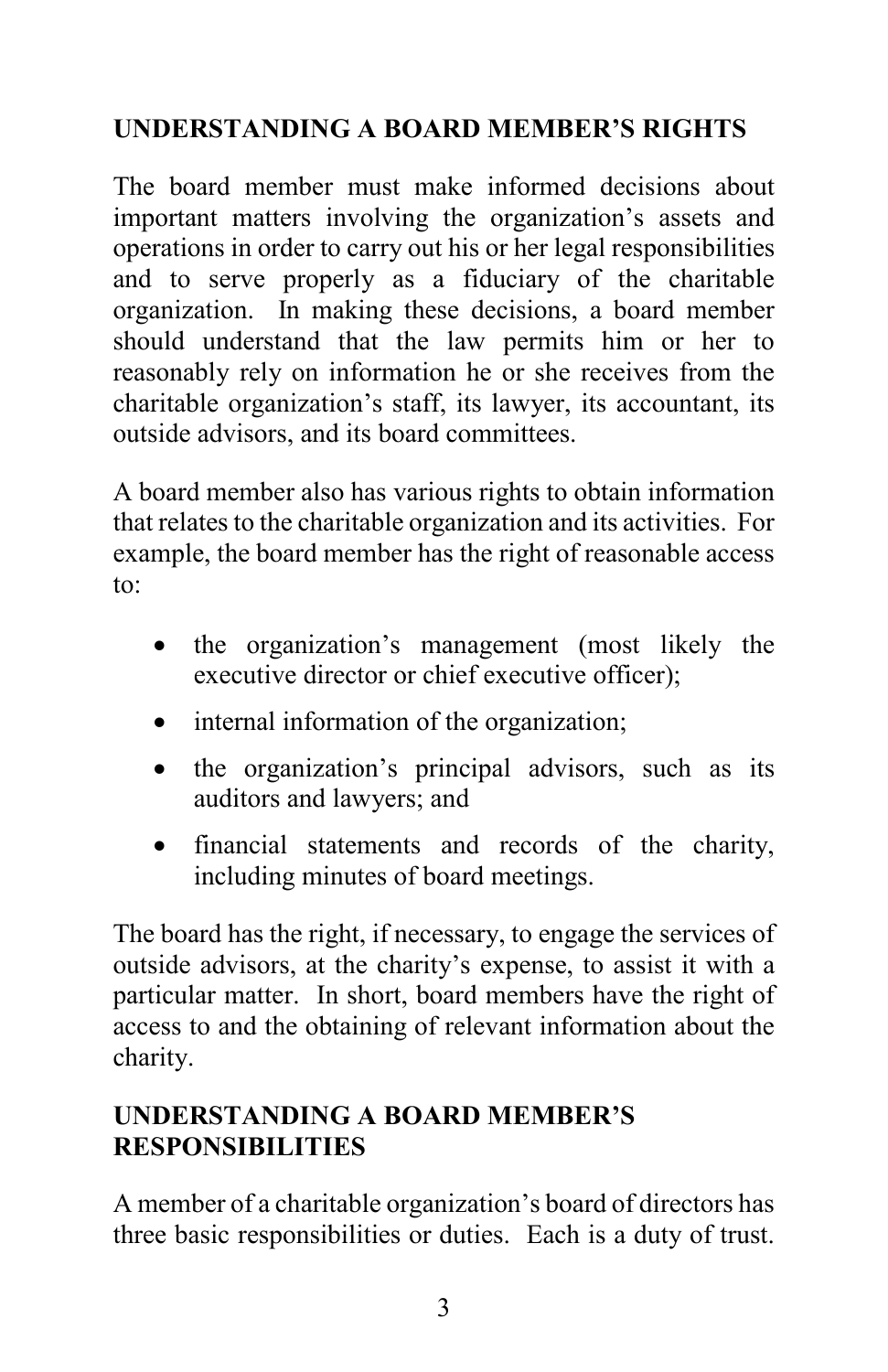The duties are that of care, loyalty, and obedience.

## **Duty of Care**

The duty of care is the level of competence expected of a board member as he or she fulfills his or her responsibilities. In a nutshell, the most commonly used duty of care standard states that a board member must use the same care that an ordinarily prudent person would exercise in a like position and under similar circumstances. Acting with due care does not mean that the board member cannot take risks, cannot make mistakes, and can never be wrong. Rather, it means that the board member must act with common sense and with an informed judgment.

In order to act with due care, a board member needs to actively participate in the governance of the organization. This means attending board meetings regularly, reviewing relevant reports, and reading minutes of various meetings.

Acting with due care also means the board member makes relevant, reasonable inquiries concerning the organization. A board member needs to obtain sufficient information so that he or she can carry out the responsibilities of the board member. When a problem exists or a report on its face does not make sense, a board member has a duty to inquire into the facts and circumstances.

A board member also has a duty to investigate and respond to warnings or reports of officer or employee theft, mismanagement, or malfeasance. The bottom line is that a board member acting with due care is informed about the organization's activities.

# **Duty of Loyalty**

The duty of loyalty is the commitment a board member makes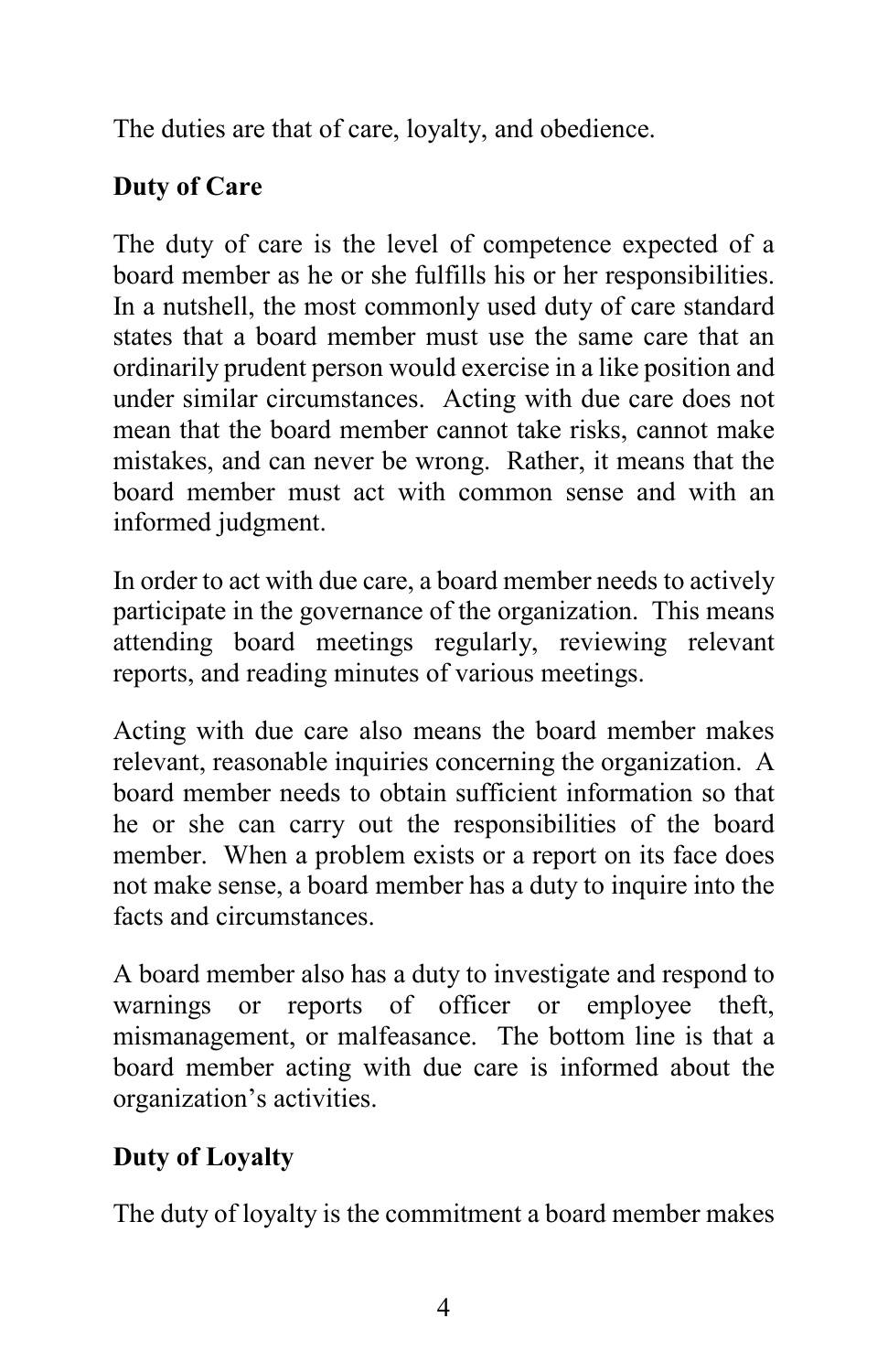to the organization. A board member is expected to give his or her undivided allegiance to the charitable organization. The board member cannot use for personal gain any information obtained from his or her position on the board and should not discuss confidential board business with outsiders.

Decisions regarding the organization's funds and activities must promote the organization's stated public purposes, rather than the board member's personal interests. However, although the board member must put the organization's interests ahead of the interests of family, friends, or business, a board member is permitted to have business dealings with the organization.

Part of the duty of loyalty deals with conflict of interest situations that can arise. Conflicts of interest can occur when the organization is considering a transaction with a board member, members of the organization or staff of the organization that may also benefit that person's personal, family or professional interests. Such actions should be carefully scrutinized because the public may be suspicious of such activities.

The board should establish a written policy for addressing conflicts of interest. The policy should include provisions for an interested board member's disclosure of financial interests, withdrawal from discussions where a conflict of interest is identified, and abstention from voting. Because of the sensitivity of conflicts of interest, it is recommended that a transaction that benefits one board member should proceed only if a super-majority of the board consents. The IRS provides a comprehensive sample conflicts of interest policy that can be found in appendix A of the instructions for IRS Form 1023.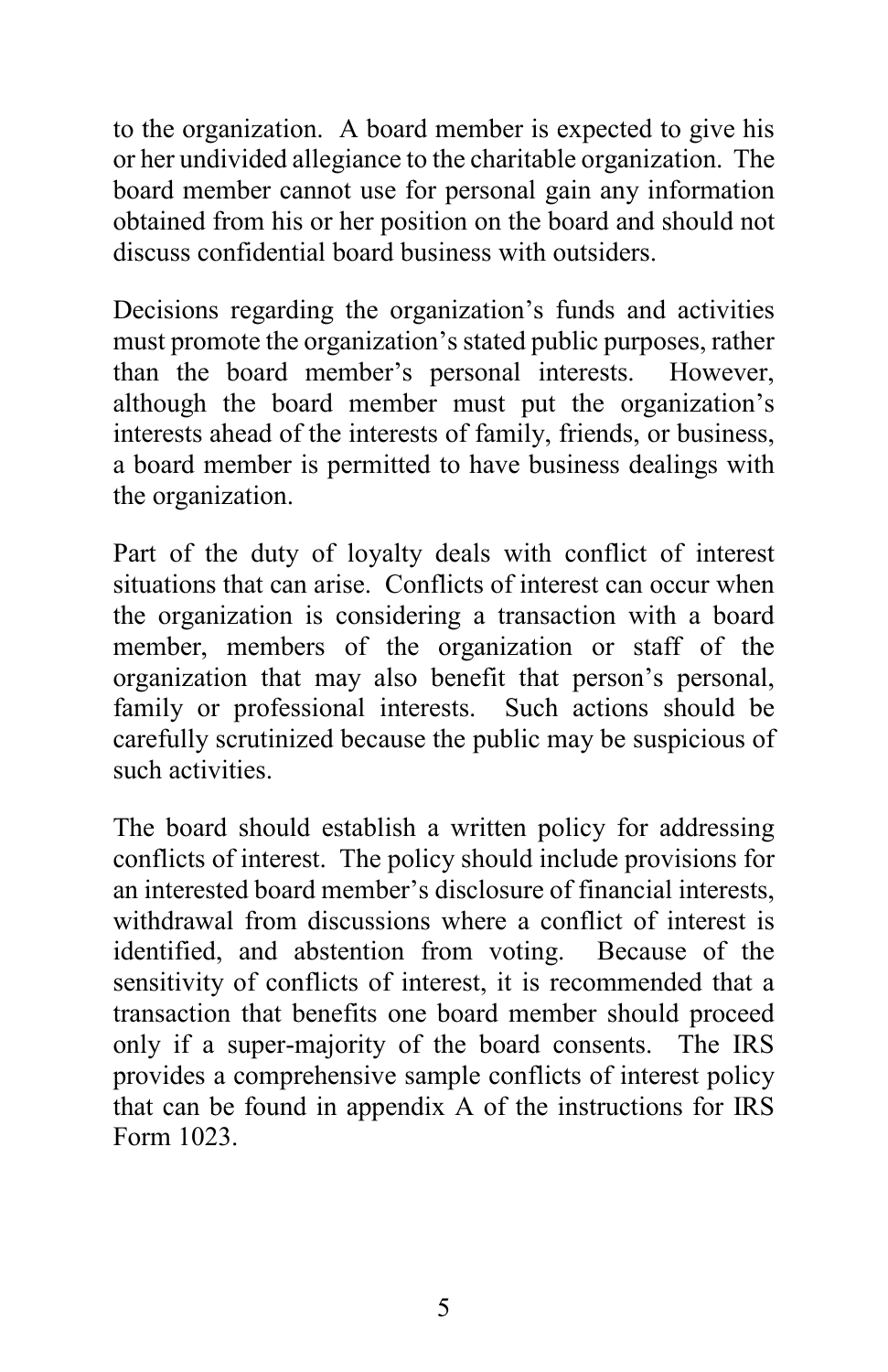#### **Duty of Obedience**

The duty of obedience refers to a board member's obligation to keep the charity focused on its mission, in compliance with the organization's organizing documents (normally the organization's articles of incorporation and bylaws) and tax exempt status, and lawfully using its funds. Board members must comply with state and federal laws applicable to the organization.

For example, board members should understand:

- **Federal Law**. Most charitable organizations must apply to the Internal Revenue Service for approval as a tax-exempt organization. Corporations that fail to obtain tax-exempt status are taxed at applicable corporate income tax rates, and contributors cannot take an income tax deduction for their donations. Most nonprofit corporations are required to file financial and other information with the IRS, using the appropriate version of IRS Form 990.
- **Idaho Law**. An Idaho nonprofit corporation must annually renew its status with the State by filing a form with the Idaho Secretary of State. The form requires a listing of the board of directors, but does not ask for financial information.
- **Laws of Other States.** If a charity is doing business outside of Idaho, a board member will want to ensure that the charity is in compliance with other states' charitable registration requirements.
- **Bylaws and Policies**. Board members should be familiar with bylaws and policies adopted by the board of directors to ensure that the organization follows their provisions. Board members are responsible for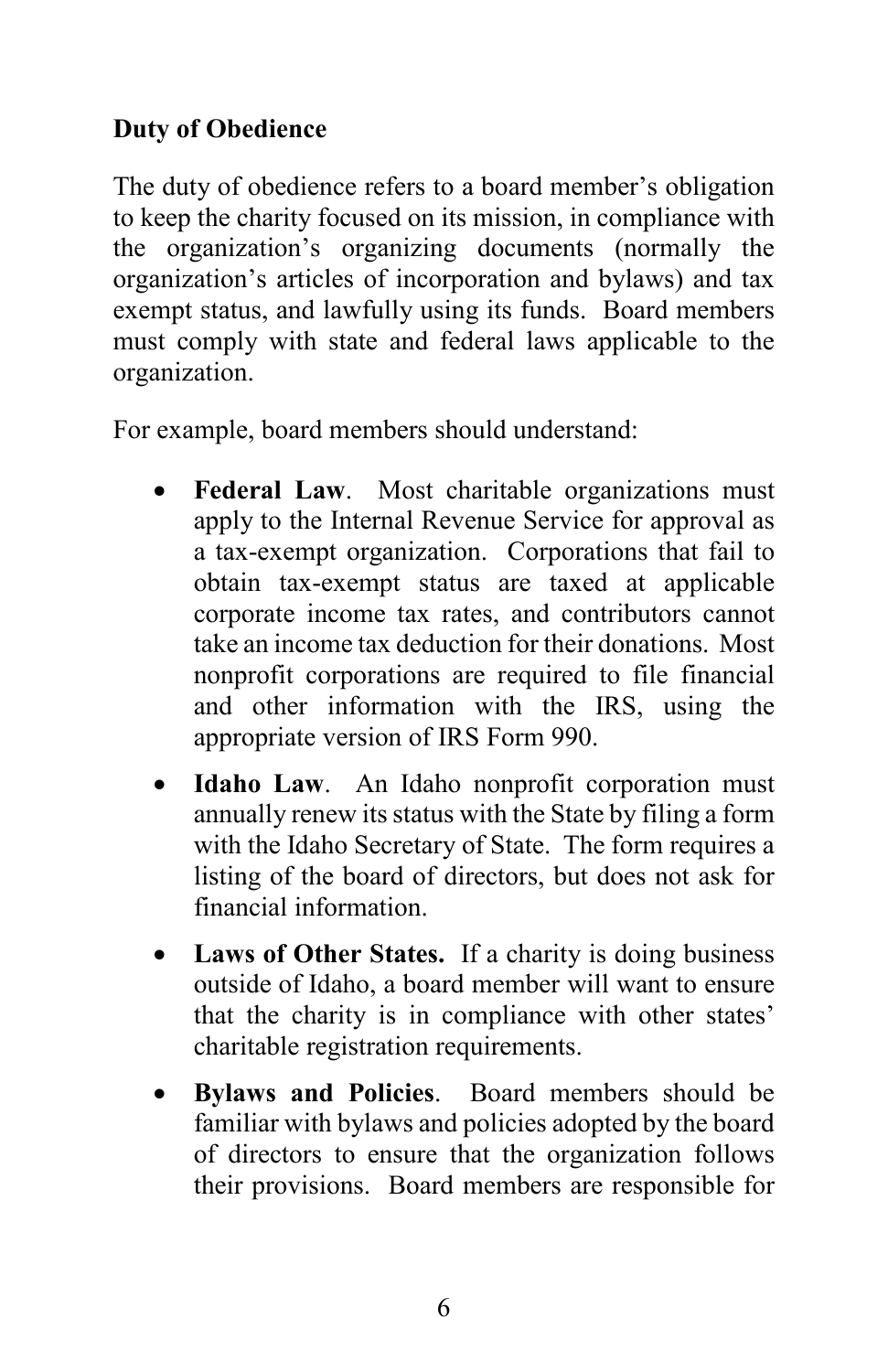updating these documents as the corporation's conditions or mission changes.

The board must give proper notice to members for meetings, hold regular meetings, appoint board members, and carry out the organization's mission. Minutes of board meetings and records of all actions taken by the corporation should be kept and maintained.

Boards may adopt a variety of policies useful for governing. These policies may address conflicts of interest, financial documentation, expenditures, personnel hiring and retention, fundraising, and executive and staff compensation.

- **Proper Financial Controls.** Board members must ensure that the organization's financial records are kept current and accurate. Effective financial controls are crucial to safeguarding an organization's assets from theft and financial impropriety. Connected to this responsibility, the board should review and approve the corporation's annual budget. The organization's treasurer should provide the board with current and thorough income and expense statements, balance sheets and budget status reports, preferably in advance of the board meeting.
- **Donations and Responsible Solicitation Activities.** All donations must be used to further the organization's stated mission. However, donors may designate that their gifts be used for a particular purpose. If the charity accepts such a gift, it must comply with the donor's instructions and use the donation for the designated purpose.

Some charities contract with professional fundraisers to solicit donations on the charity's behalf. To avoid legal complications and financial disaster, it is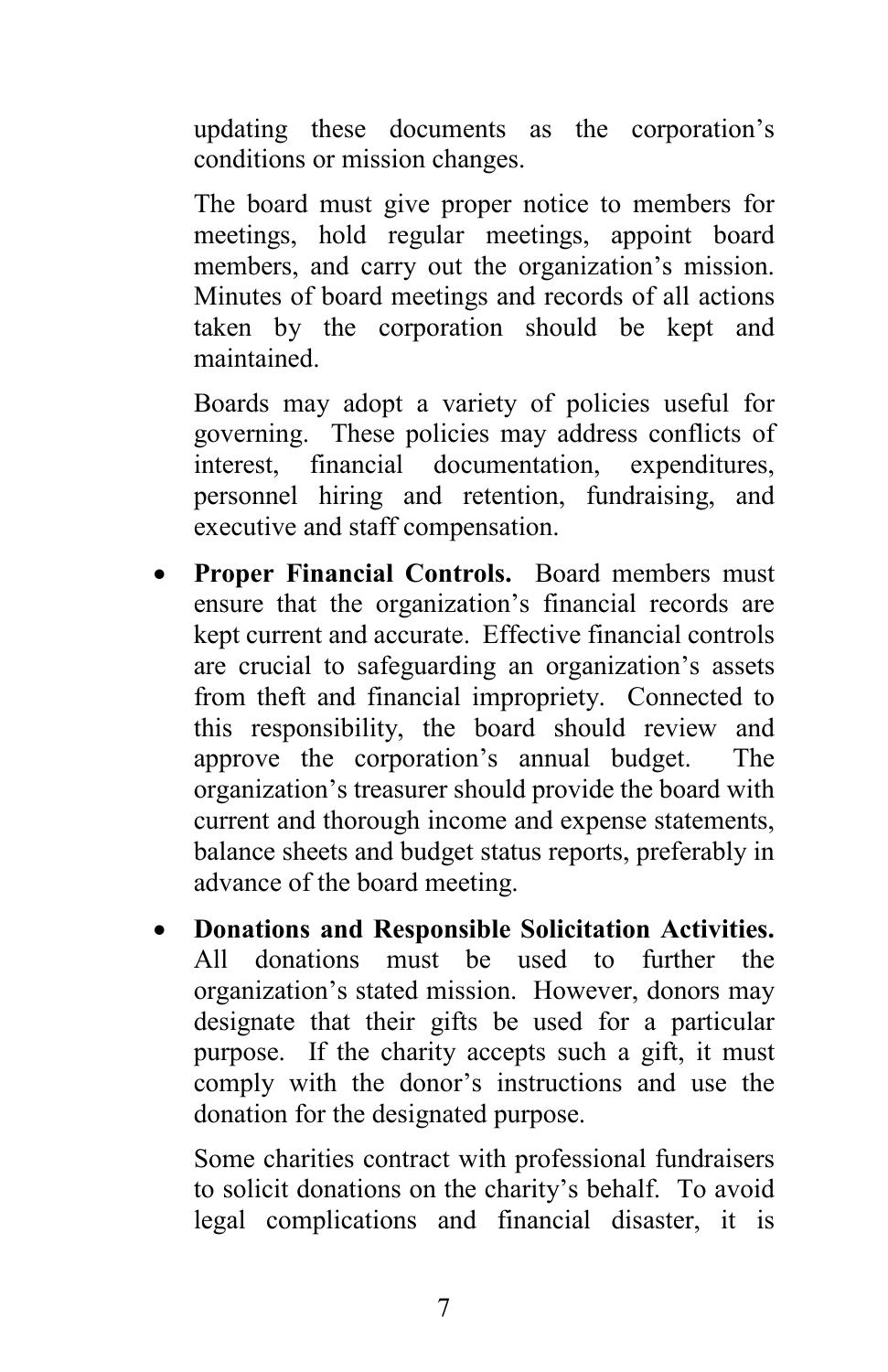important to hire a reputable, trustworthy fundraiser pursuant to a written contract that clearly sets forth the agreed-upon duties. The charity should review the fundraiser's references and investigate the fundraiser's past activities. Receiving angry complaints or undergoing a law enforcement investigation because of a third-party telemarketer's unlawful or annoying activities can destroy a charity's reputation.

Any contract with a professional fundraiser should be fair and reasonable, especially the terms of compensation. Most donors reasonably expect that most of their contributions will go to the charity and not to the fundraiser. It is generally considered unethical for a fundraiser to be paid a percentage of funds raised, though it is not illegal in Idaho to do so.

#### **PERSONAL LIABILITY**

Board members of a charitable corporation can become defendants in a lawsuit filed by someone who believes the organization caused the person an injury or financial loss. However, to encourage citizens to serve on boards, lawmakers enacted a "qualified immunity" law. This means volunteer members cannot be sued for their negligent acts. A member, however, is subject to suit based on the member's "gross" negligence or his or her willful or fraudulent acts.

Because some degree of litigation risk exists for board members, including the cost of defending a frivolous lawsuit, a charity should consider purchasing directors and officers (D&O) liability insurance. Including indemnification provisions in the organization's governing documents or in its agreements with the board members also helps minimize the board member's liability.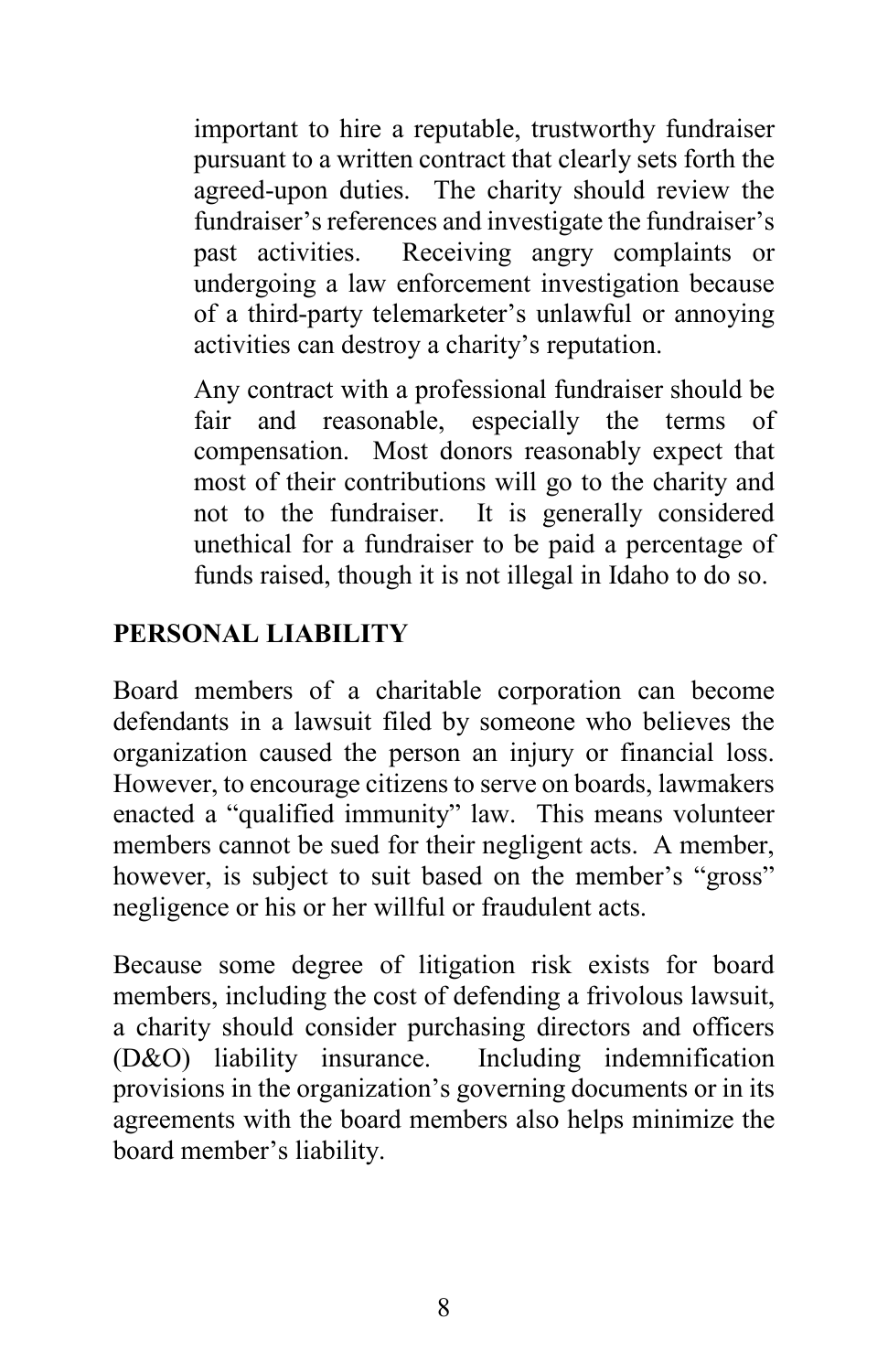#### **RESOURCES**

**Idaho Nonprofit Corporation Act**, Title 30, Chapter 30, Idaho Code Available online at www.legislature.idaho.gov

#### **Idaho Nonprofit Center**

5257 W. Fairview Avenue, Suite 260 Boise, ID 83706 (208) 424-2229 www.idahononprofits.org

#### **Internal Revenue Service**

www.irs.gov/charities

#### **BoardSource**

1828 L Street NW, Suite 900 Washington, D.C. 20036-5104 (202) 452-6262 www.boardsource.org